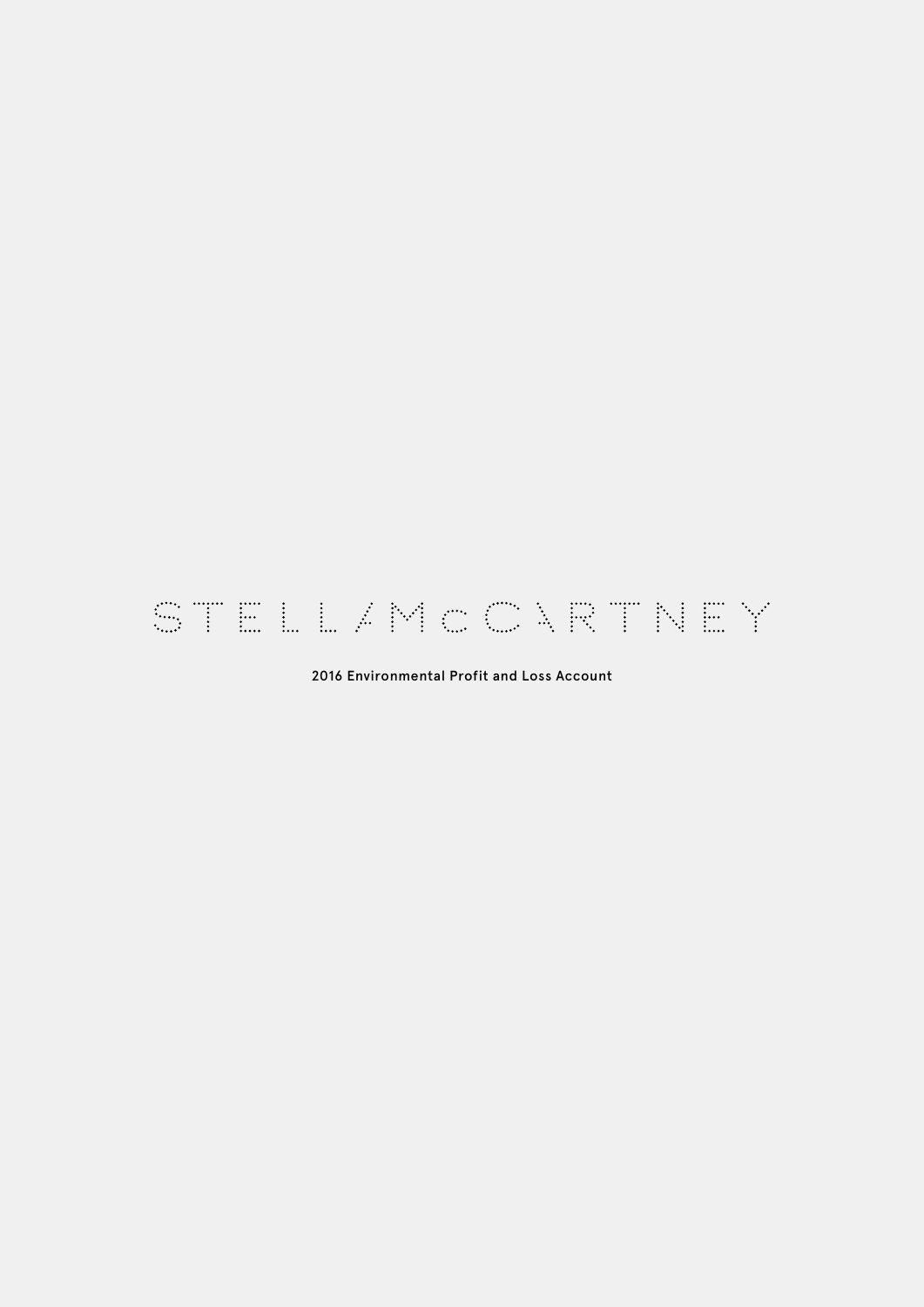This 2016 Environmental Profit and Loss (EP&L) report marks the second year we are publishing our brand specific results. In our 2015 EP&L report we detailed our progress over three years and reported that we have been able to make significant reductions in our environmental impact; we are happy to announce that this trend in reduction of impact in relation to business growth continues.

Following the first release of our global EP&L result last year, we have continued to use the EP&L, a form of natural capital accounting, to measure and manage the impact of our business and supply chain on the environment. For more information on what natural capital accounting is and the EP&L see the Appendix.

Our total EP&L account increased by 2% between 2015 and 2016, a much smaller increase than the growth of the business. This is because the environmental impacts associated with an increase in our sales and production have been largely offset by reductions in impacts associated with our raw material use. In 2016 the total quantity of raw materials was 5% higher compared to 2015, but the impacts of the raw material production stage of our supply chain decreased by 8%. These figures account for changes in the EP&L methodology during 2016.

Stella McCartney's global 2016 EP&L is estimated to be €6.97 million. This comprises both our direct and indirect impacts, i.e. the environmental impacts of activities that support our core operations and manufacturing but do not directly deal with the materials or components that are in our final products. For example, the impacts of producing the machinery used by our manufacturers is part of our indirect impact. The increase compared to the 2015 result (which was €5.5 million) is primarily caused by updates to the EP&L methodology as a result of better available data. The changes in methodology are explained in more detail in the following section. This increase also reflects our growing business, the inclusion of our new Menswear collection, openings of new stores and different sourcing decisions particularly around the materials we use in our collections.



Figure 1: EP&L impact per kilogram of material used relative to total revenue 2013–2016

1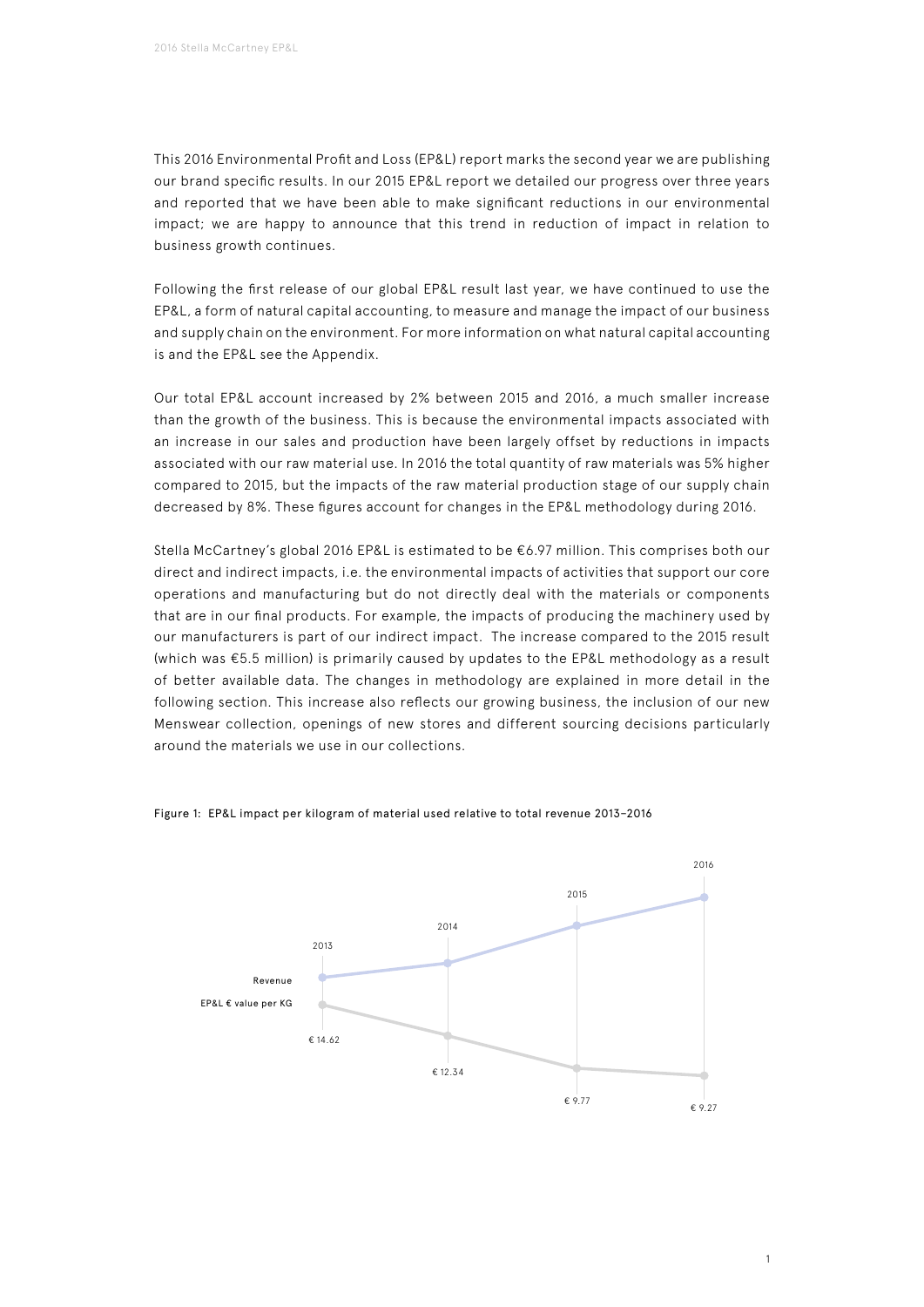Figure 1 shows the evolution of our EP&L against revenue growth since 2013, when Kering's first Group EP&L was published. To allow fair comparison we have re-calculated our 2015, 2014 and 2013 EP&L results using the updated 2016 methodology. We used these 'pro forma results' to do the analysis in Figure 1 and to assess the rate of growth in our EP&L year on year. While our business has been growing steadily since 2013, our environmental impact per kg of material used has decreased year-on-year and overall has reduced by 37% since 2013 as a result of decisions we have made in the materials we use and how we source them.

## Methodology Updates Since 2015

The methodology developed by Kering to calculate the EP&L was updated between 2015 and 2016. During 2016 new research, datasets and Life Cycle Analysis (LCA) studies were released. As in the past years this new information was used to update the EP&L methodology and refine valuation approaches. Using better available research and LCA data is important to ensure that the impacts of the raw materials and processes used for our production are as accurate as possible. As a result, the LCA data underlying EP&L impacts were updated for several raw materials, including viscose, wool and brass.

Figure 2 shows what areas drove the updates in the 2016 EP&L methodology when compared to the 2015 EP&L methodology. Using the updated methodology, our pro forma 2015 EP&L is €6.85 million and our 2016 is €6.97 million (a 2% increase from 2015).

For more details on updates in the EP&L methodology please refer to the Kering website [www.kering.com/en/sustainability/epl.](http://www.kering.com/en/sustainability/epl.)



#### Figure 2: 2015 Pro forma results showing main changes since initial 2015 results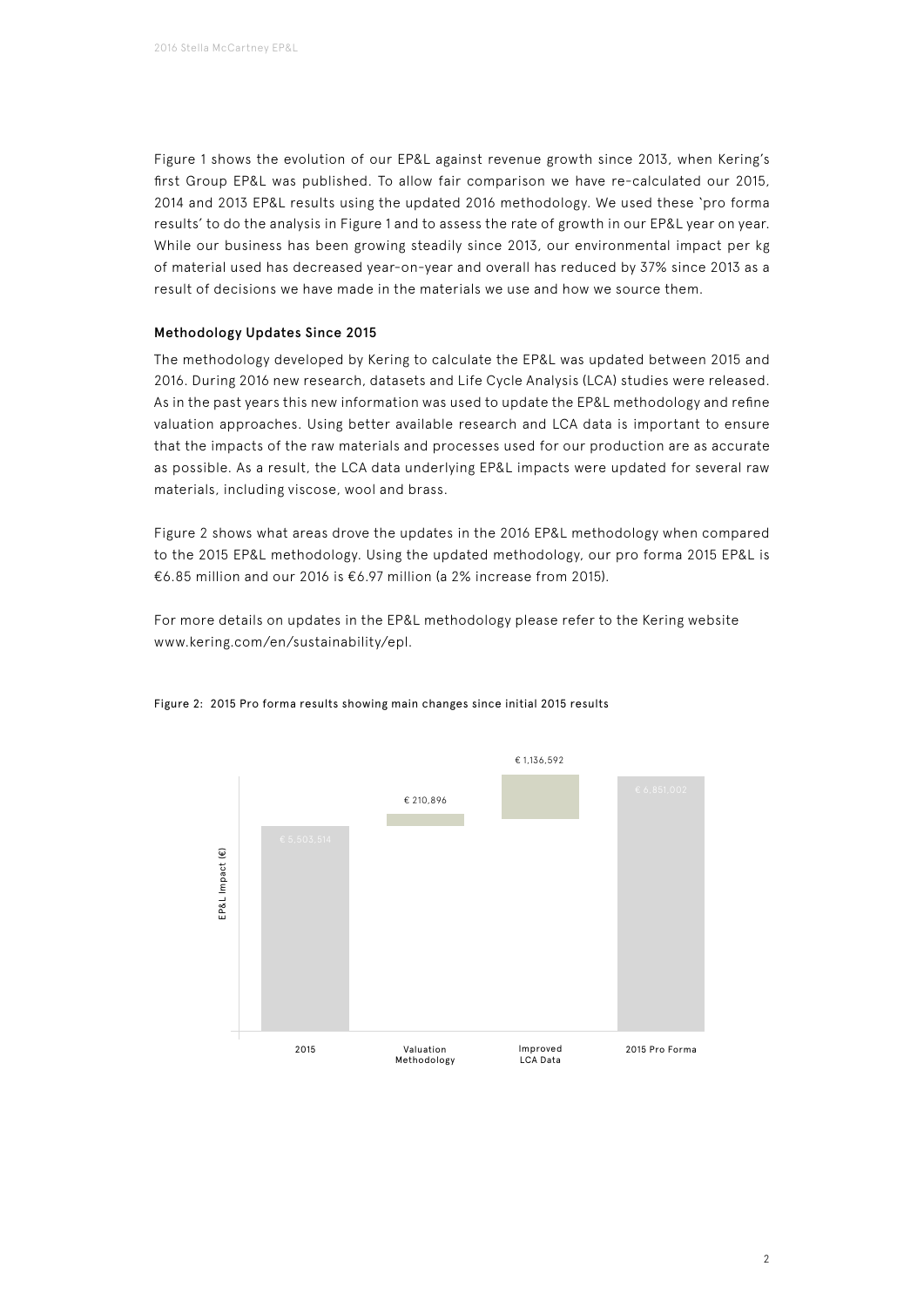#### 2016 EP&L Results

We continue to find the EP&L a valuable tool in locating the biggest impacts in our supply chain. We use the EP&L to track impacts over time as we implement targeted initiatives. As with previous years, the most significant impacts are concentrated in the raw material production stage, which accounts for 62% of our total EP&L in 2016.

Figure 3 shows the distribution of our 2016 EP&L impacts across the different tiers of our supply chain and by environmental impact group. When compared to our 2015 EP&L pro forma, the impact of Tiers 0-3 increased, however the total impact associated with production of raw materials (Tier 4) decreased by 8%.

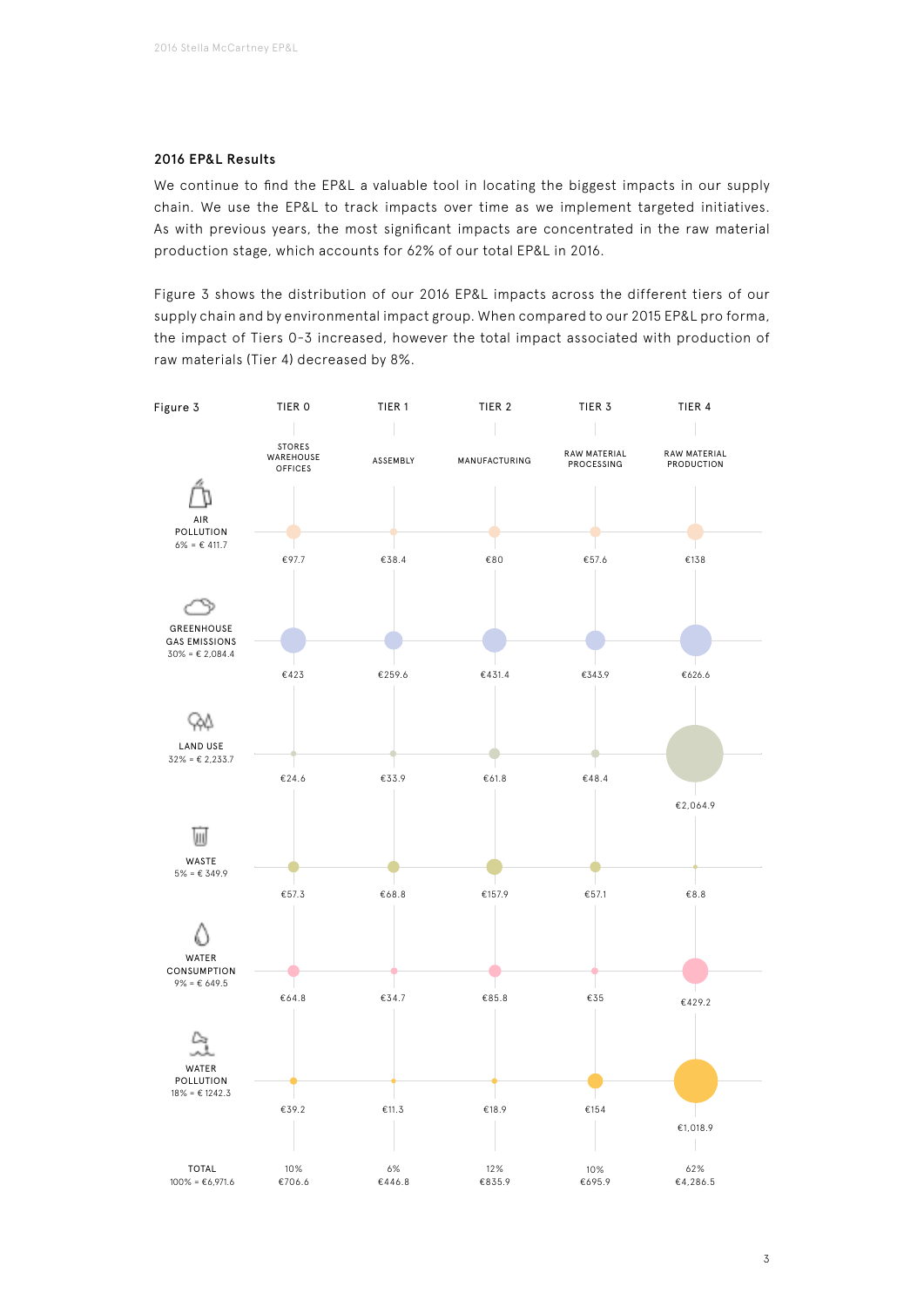Figure 4 shows the relative changes in our EP&L as compared to our 2015 pro forma EP&L. The increase in our direct operations is related to the opening of new stores and expansion of sales. Our growth in business and production is also reflected in the increase in our manufacturing impact (Tiers 1-3). However, for the first time we are able to report a decrease in impact related to raw material production (Tier 4).



Figure 4: 2016 EP&L results, showing changes in pro forma results since 2015

In 2016 the total quantity of raw materials was 5% higher compared to 2015, but the impacts of raw material production decreased by 8%. The improvement in impacts associated with our raw materials reflects the changes and improvements we have made in the types of materials we use and how we source them. For a more detailed breakdown of our raw material usage in 2016—as well as the relative impacts of these materials—see Figure 5.

Our decision not to use leather, fur, skins or feathers in any of our products reflects our ethos but also avoids the environmental impacts associated with the production of these materials. Leather in particular is the highest impact material in the EP&L methodology due to the land required for cattle grazing and growing feed, methane released from the animals, and energy consumption of tanneries. However, we acknowledge that the animal fibres that we do use contribute the most impact in our supply chain. This is driven by the land required to raise the animals and greenhouse gas emissions released during animal rearing. We are addressing this impact in two ways:

- 1. Over the past two years we have been setting up farm specific projects so that we can ensure that the wool that we use comes from both ethical and sustainable farms.
- 2. Supporting and partnering with innovators creating new forms of these fibres. One example of this is our partnership with Bolt Threads, an amazing company that is creating a silk that at the molecular level is most similar to a spider silk made by human hands - more specifically they have developed a way to closely mimic silk created in nature by producing a fibre from corn sugar that was fed to a yeast fermentation.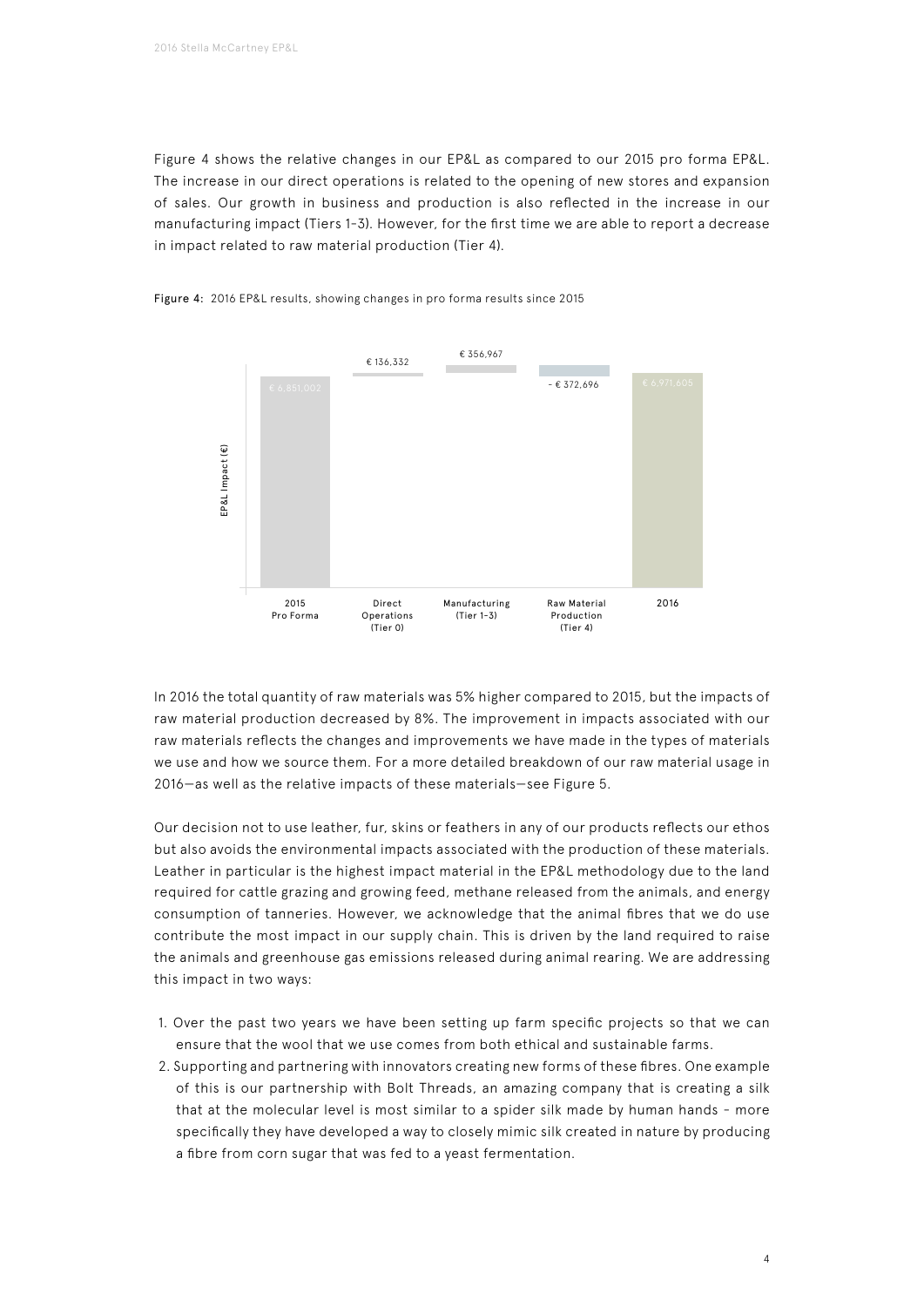We are also aware that the synthetic fibres we use as alternatives to leather and fur originate from petrochemicals which is a non-renewable resource. In 2016 we increased our usage of recycled polyester by 38% and introduced recycled nylon into our collections.



Figure 5: EP&L impacts (€) of key raw materials compared to quantity of materials used (kg)

## Case Study: Organic Cotton

Cotton is a thirsty crop and, when grown using conventional farming methods, is one of the most toxic crops too. Cotton was our single most used material during 2016 and around 60% of all the cotton we use in our products is organic. The environmental impacts of conventional cotton production are driven by the large quantities of water required to cultivate the crop, the conversion of land for agricultural use, and the heavy use of toxic pesticides and fertilisers. Cotton farming uses between 2.4%-2.6% of global arable land, but is responsible for 24% of insecticides and 11% of pesticides consumed. Cotton crops also use a huge amount of water: to grow enough cotton for one T-shirt requires roughly 3,000 litres of water.

Unlike conventional cotton, organic cotton is largely rain-fed rather than irrigated. As shown in Figure 6, organic cotton farming uses significantly less water from local water sources resulting in a lower water consumption EP&L impact per kg of cotton when compared to conventionally grown cotton. Organic cotton uses only natural agricultural inputs and does not allow the use of toxic chemicals, which improves soil health and reduces water pollution impacts. Organic cotton farming also supports biodiversity and healthy ecosystems, and helps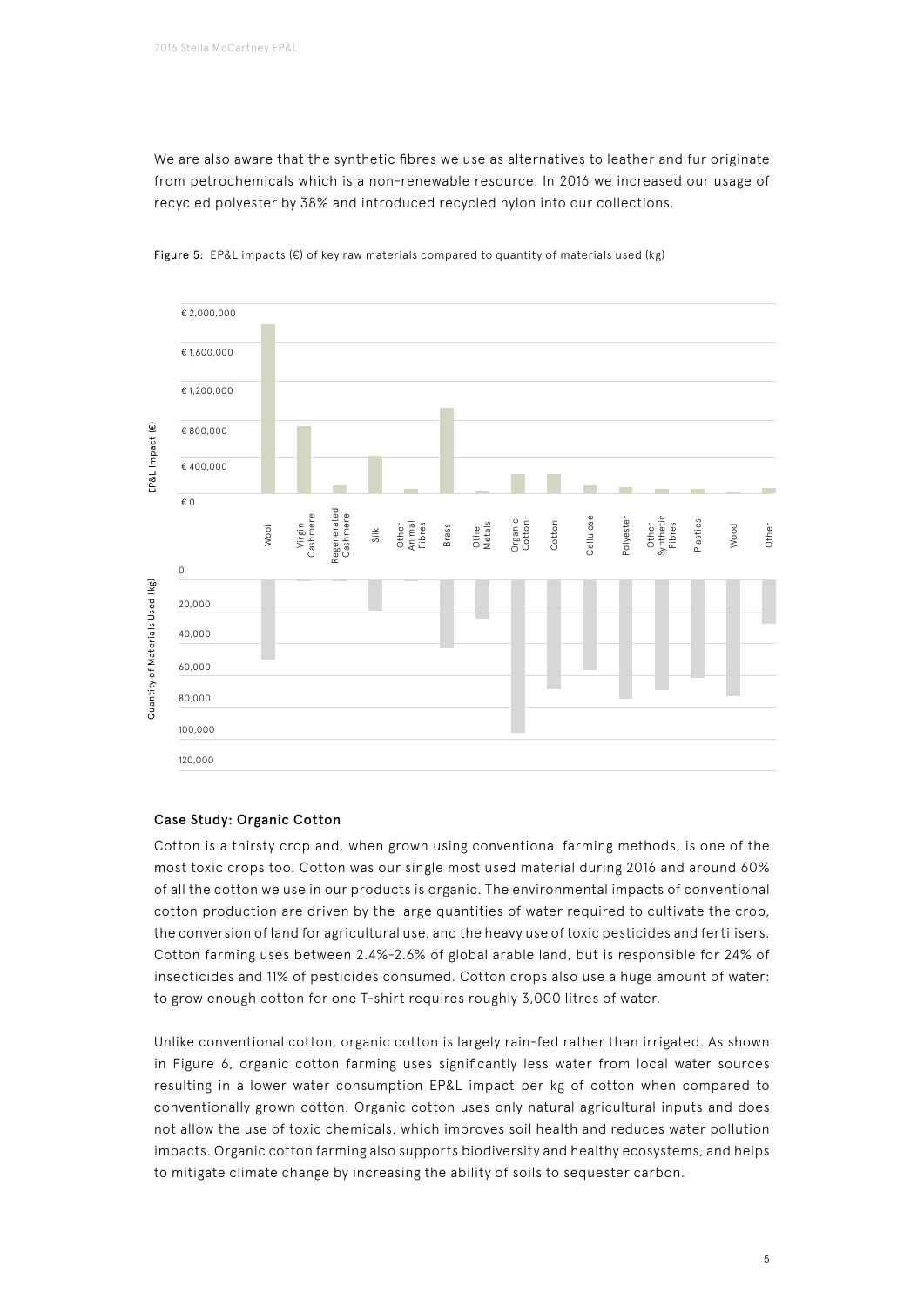



#### What's next

The future of sustainability at Stella McCartney includes embracing innovation and the circular economy, supporting on the ground restoration of the ecosystems touched by the raw materials we rely on and building transformative supply chain solutions.

We recently announced our partnership with Bolt Threads, which was also mentioned above, who manufacture silk using yeast in a closed-loop process (thereby using significantly less water and emitting fewer greenhouse gas emissions compared to conventional silk production). Over the next year we are going to be announcing other exciting innovation partnerships and we will be enhancing the current EP&L methodology and data sets to ensure that we can accurately capture the impact of these innovations.

Filling our knowledge gaps, one of the most powerful things that the EP&L has done for us is help to identify where we need better research and new approaches in analysing our impacts. We also know that the EP&L is only as good as the underlying data that it comprises. Therefore we are continuing our effort in 2017 to commission LCAs that accurately represent our materials and processes. As we gain better transparency over who our suppliers are and where our raw materials originate, we have started to conduct our own studies, starting with viscose. While LCA databases are extremely valuable resources in understanding the inputs and outputs associated with raw material production and processes, we have decided to collect primary data from across our value chain. This includes raw material suppliers to ensure our impacts are as representative and accurate as possible. For example, we know that the impact of synthetic materials is not accurately captured in LCAs or in the EP&L as they do not capture the impacts of microfibre leakage.

Additionally, the current EP&L methodology does not include ocean impacts or biodiversity, which is something we want to change.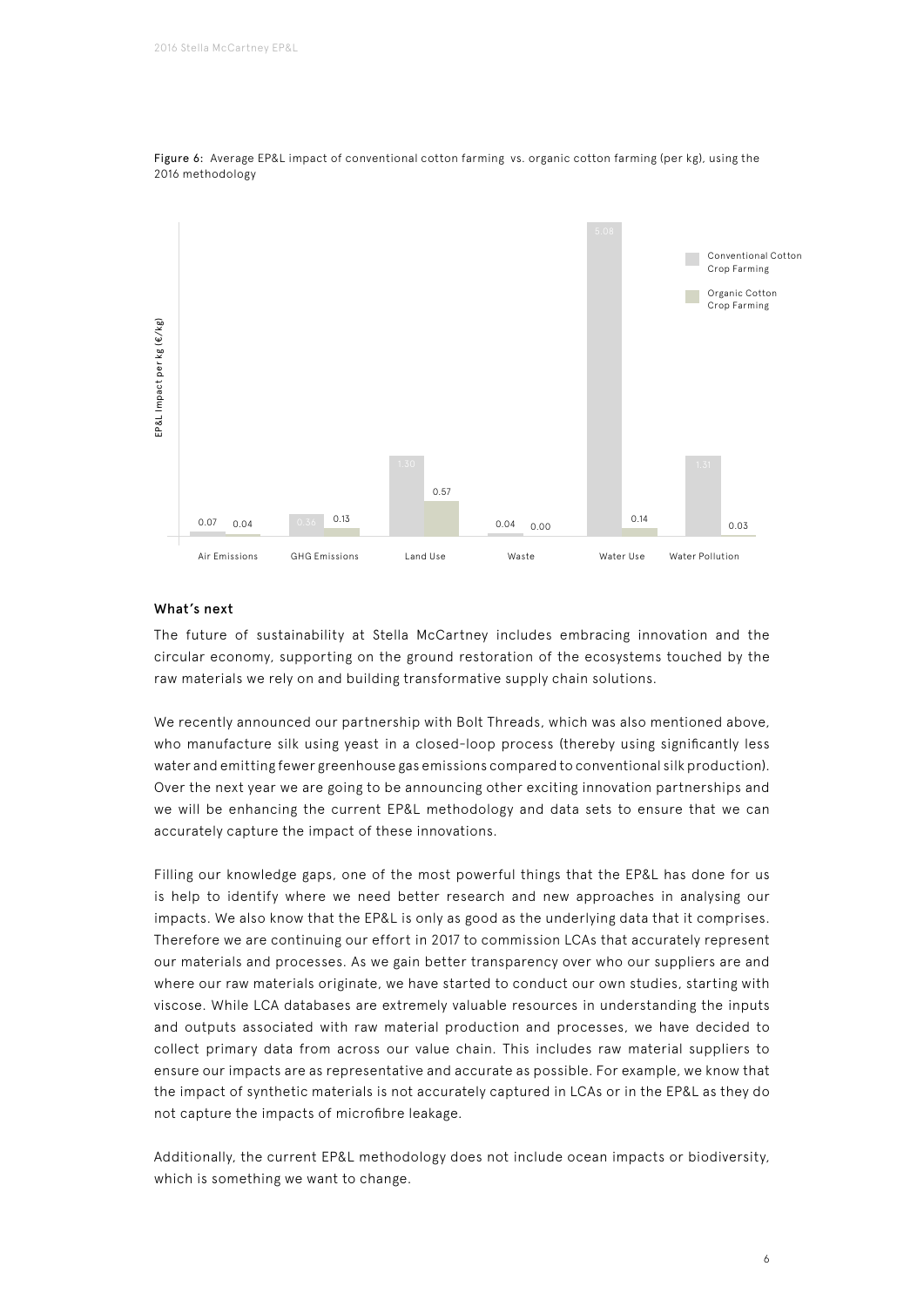## Closing thoughts

We are looking at a future where climate change is going to accelerate, exacerbating almost every problem we face as humans, from issues such as water scarcity and our ability to grow crops to less tangible ones such as destruction of wildlife habitats. Because of this we believe that businesses must reconsider how they think about and measure their impacts. They have to go beyond business as usual and embrace radical change. We continue to find that the EP&L serves as a valuable tool to measure our environmental impacts, but more importantly that we are putting our pledge to become a sustainable business into action.